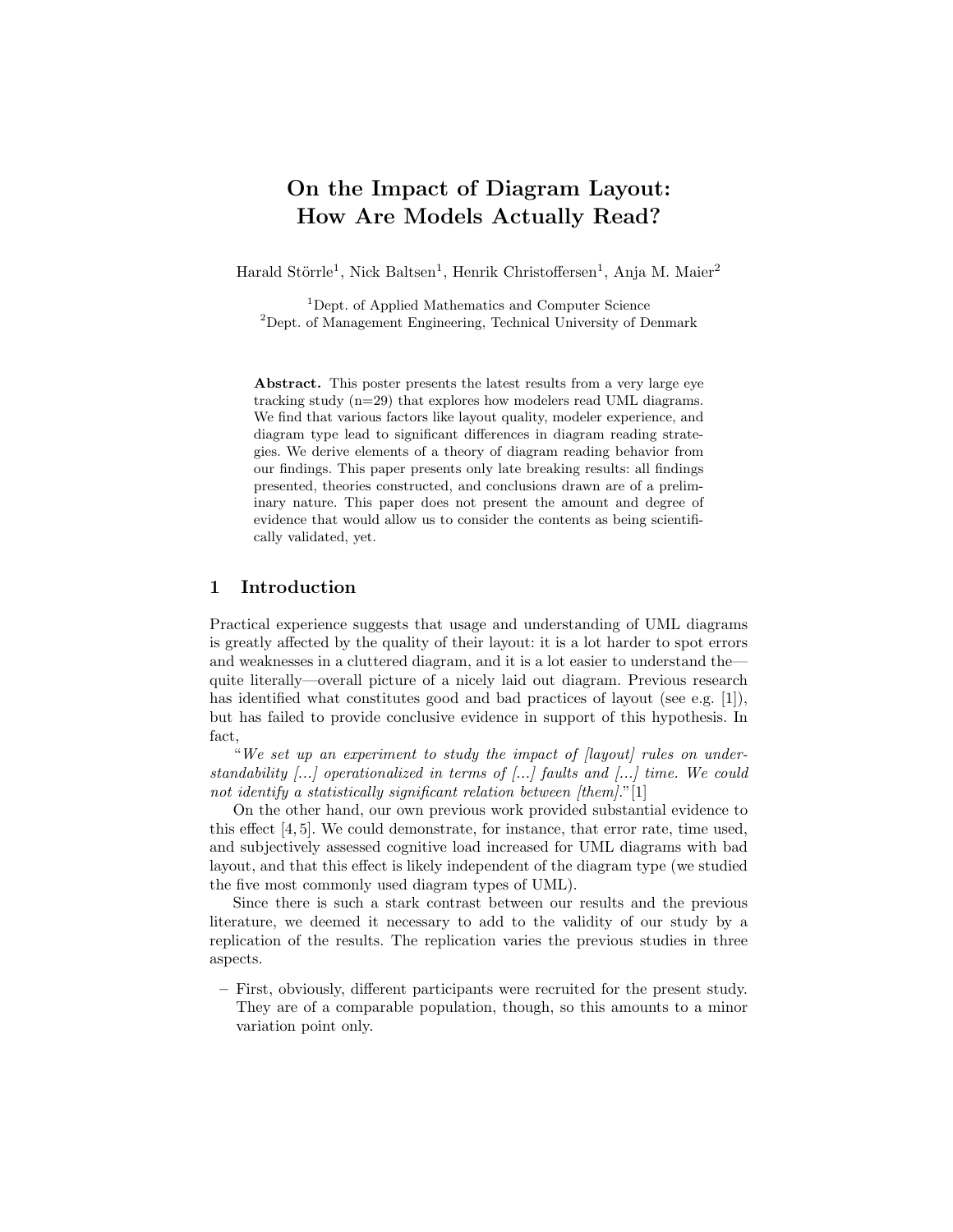- Second, the study is designed and conducted by two graduate students (the second and third authors), so as to reduce impact and bias through the person of the experimenter of the previous studies (the first author). Again, this was expected to be of secondary importance due to the previous study setup that had reduced personal interactions almost entirely.
- Third, we use a different method (eye tracking) with objective, physiological measurements of cognitive load, thus addressing critique that subjective assessments of cognitive load are not sufficiently reliable. We also used the measurements previously employed (score, duration, subjective assessment) to establish a point of reference.

Next we were curious whether or not we would be able to observe any identifiable behavior patterns, that amount to reading strategies. If such reading strategies do exist, would there be differences under the various treatments, e.g., would novices exhibit different reading strategies than experts, say? Ideally, this should lead to elements of a theory of how UML models (and similar artifacts) are processed by human modelers, and what we can do to support this process. Since these are subtle questions, and since we have not used eye tracking as a research method before, we have developed and refined our study design and experimental procedure in a pilot study, see  $[3]$  (n=4). Here, we report initial results from the main study following on the pilot study (n=29, one excluded due to technical errors in the measurement process).

#### 2 Research Objective 1: Replication of previous results

By and large, the present study produced the same results as previous studies: the impact of layout quality on modeler performance could be replicated, though it showed more in the objective measures (score, time) than in subjective effort assessment – in our earlier studies, we found a stronger effect in cognitive load than in objective achievement. The differences are not so big as to be inexplicable, though, which leads us to attribute it to the different experimental setting, and the different populations. As in earlier experiments, the effect appears independent of diagram type, but is influenced by the expertise level, and the size of diagrams.

Previously, we had only used subjective assessments of cognitive load which have been criticized as less reliable than physiological indicators like heart rate or skin conductivity. So we instrumented our stimuli accordingly and measured the pupil dilation, fixation duration, and blink rate associated to diagram elements and easily localizable layout problems (e.g., line crossings, line bends). We could clearly show that subjective assessments correlate tightly to physiological measures, which is in line with existing literature on the subject [2]. We also found, that there is small, yet statistically significant evidence that one objective performance indicator (score) increases with decreasing layout quality. Obviously, this is counter-intuitive and in contrast to all previous findings. So, while we lack an explanation for this observation so far, we tend to attribute this to a mistake in the experimental procedure.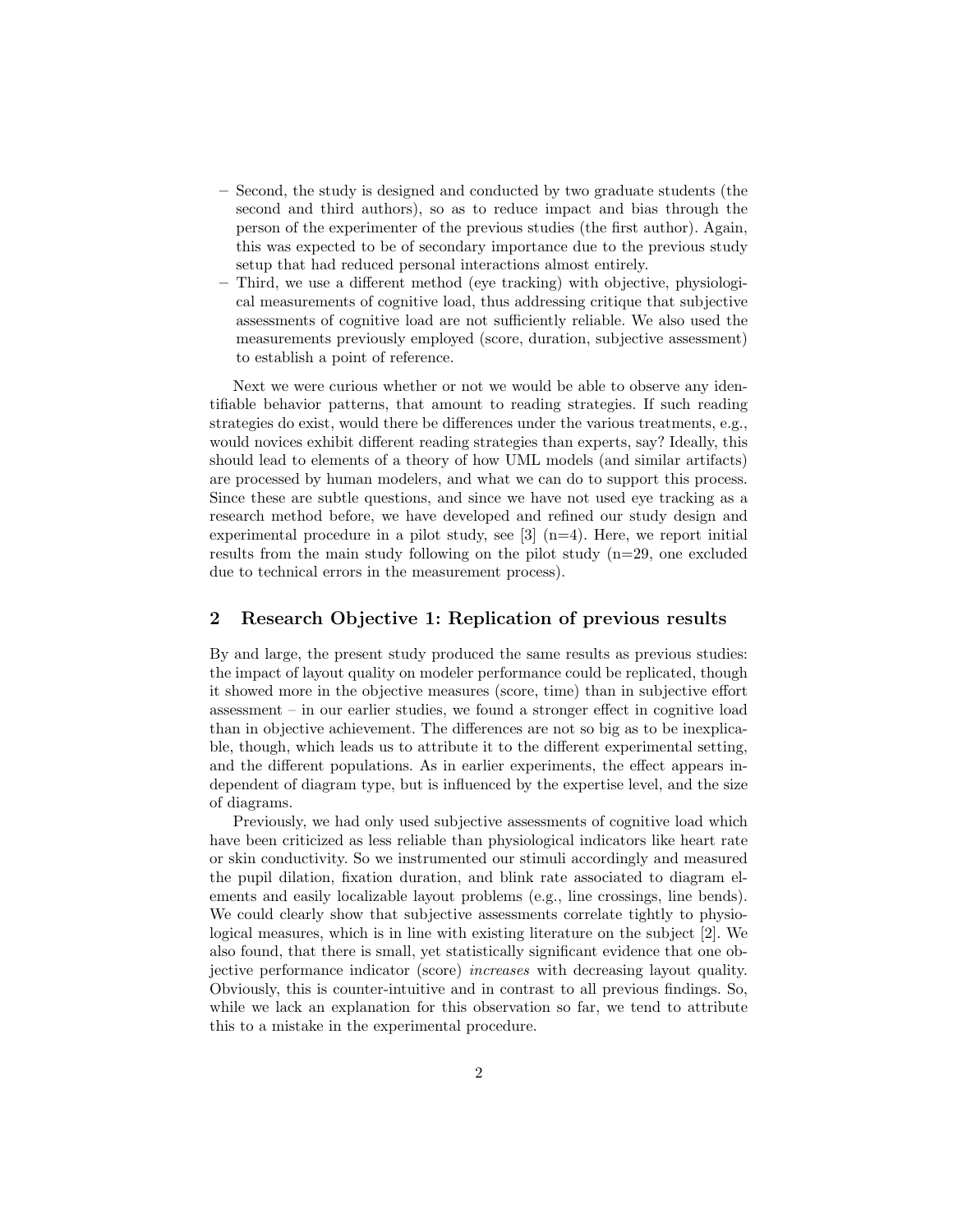### 3 Research Objective 2: Existence and identification of behavioral patterns

We could clearly identify behavioral patterns in the subjects reading diagrams. In order to study these patterns, we recorded and analyzed the starting point and progress of participants' scan paths. We found three different behavioral patterns in them.

- Branch Following From Anchor (BFFA): An anchor would be established either at the top left corner, the largest element, or the center of the diagram. Starting from there, the graph structure of the diagram would be followed in a systematic way.
- Left/Right Top/Bottom (LRTB): starting at the top left corner, proceed downwards and to the right irrespective of the direction of arrows in the diagram, i.e., as if reading a text in the normal reading direction for western languages.
- $-$  Random Walk (RW): Starting at any point, continue to any other point and so on, at no discernible pattern.

LRTB coincides with BFFA for diagrams of a diagram type with natural direction (e.g., Activity Diagrams), when the actual diagram layout agrees with the reading direction. In the literature, this has been described as "diagram flow", a notion that could be formalized as the dominant direction of directed elements in a diagram. This definition does not cover other kinds of flow like circular or radial, but our study did not consider examples of these layout types.

Interestingly, all participants (i.e., both experts and novices) followed the BFFA or LRTB strategies for diagrams with good layout, irrespective of diagram type. For diagrams with bad layout, however, novices tended to use the RW strategy while experts continued to use the BFFA/LRTB strategies.

## 4 Research Objective 3: Analysis of underlying cognitive processes

The stability of behavioral patterns we have observed were relatively stable over different individuals, and even more so for advanced modelers. This might be interpreted to show that while behavior exhibits individual variation in less skilled modelers, increasing experience results in a converge of behavior. If this is so, it is likely that one and the same cognitive process is effective universally, in all modelers—but what can we know about this process?

In a recent study [6], we could show that an important factor for decreasing modeler performance (and increasing difficulty) is the size of the diagram, as measured by the number of model elements. Our present study showed, however, that diagram flaws like line crossings exhibit similar cognitive load profiles as shapes (i.e., diagram elements representing classes, use cases, and so on), as measured by pupil dilation, fixation duration, and blink rate. That means, that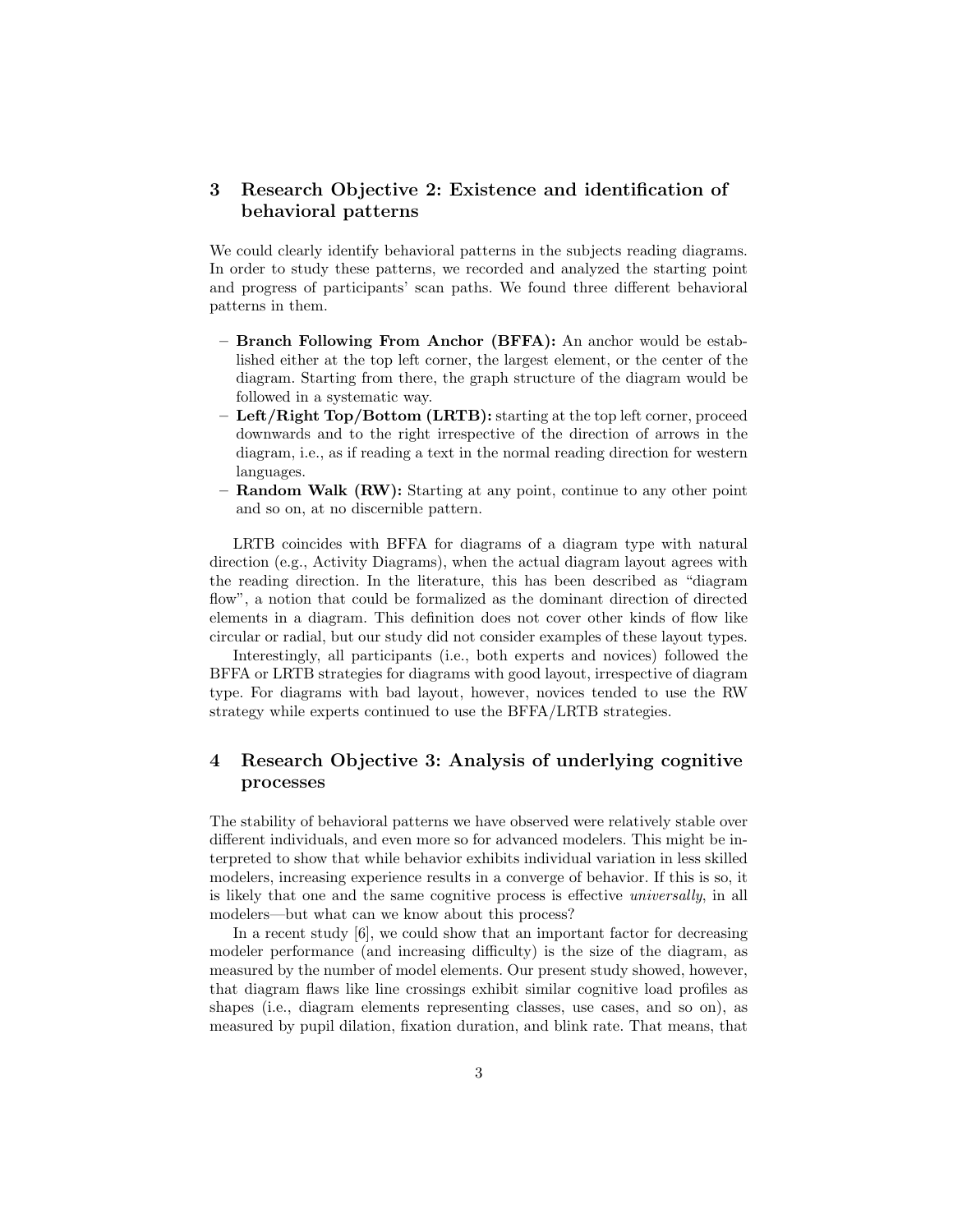increasing (or decreasing) the number of diagram elements has the same effect on cognitive processing than increasing (or decreasing) the number of layout flaws. This seems to suggest that diagram size and layout quality are just two sides of a coin, and the same cognitive process is affected by both.

The literature on layout quality, however, frequently discusses two distinct layers: one concerned with low-level layout flaws like line crossings, and one concerned with higher-level aspects like flow (this latter level is sometimes called diagram architecture). And indeed, as we have seen above, there are clearly discernible reading patterns that obviously are independent of diagram size, but do depend on the overall layout structure. So, there is some indication that diagram reading might involve at least two different cognitive processes, but it is not quite clear whether and how they are connected.

For diagram types with a "natural" flow like Activity Diagrams, it is fairly obvious to assume that following the reading direction (strategy BR) leads to good layouts. So we might be tempted to consider "layout flow" as a layout quality measure. But what does flow mean for diagrams with no natural directionality? Also, our sample did not contain diagrams with radial or circular layout where different flow might be observed. Finally, it might be that flow is the wrong notion to begin with, and we should rather consider flow as a special kind of symmetry, and explore this notion instead. This will require experiments on specifically created layouts that highlight one or the other aspect, and to see whether these layout styles give rise to different behavior.

### 5 Interpretation

We conduct a study on the impact of layout quality, expertise level, and diagram type on the understanding of UML diagrams. Like in earlier studies, we find that the diagram understanding outcome (measured in time, errors, and load) is affected by layout quality, even though in the present experiment, we used eye tracking instead of the subjective assessments of cognitive load we had used before. We conclude that our initial study and our replication corroborate each other, underlining the validity of the evidence presented.

But it is not just the outcome that is affected by layout quality, we also observe changes to the diagram reading behavior (measured as start location and subsequent evolution of the scan path). Even though the results presented here are of preliminary nature they clearly indicate that there are several distinct reading strategies. Surprisingly, we find the same reading strategies for different diagram types: one would expect that diagram types with a natural directionality might be read in a different way than diagrams without a "built-in" direction. More research is needed to explore this question further, possibly the experimental setup of our study (in particular, the respective layouts) limit the insight of our study.

We have replaced the global and undifferentiated assessment of cognitive load used in earlier experiments by three concurrent, objective measurements with high temporal and spatial resolution: pupil dilation, fixation duration, and blink